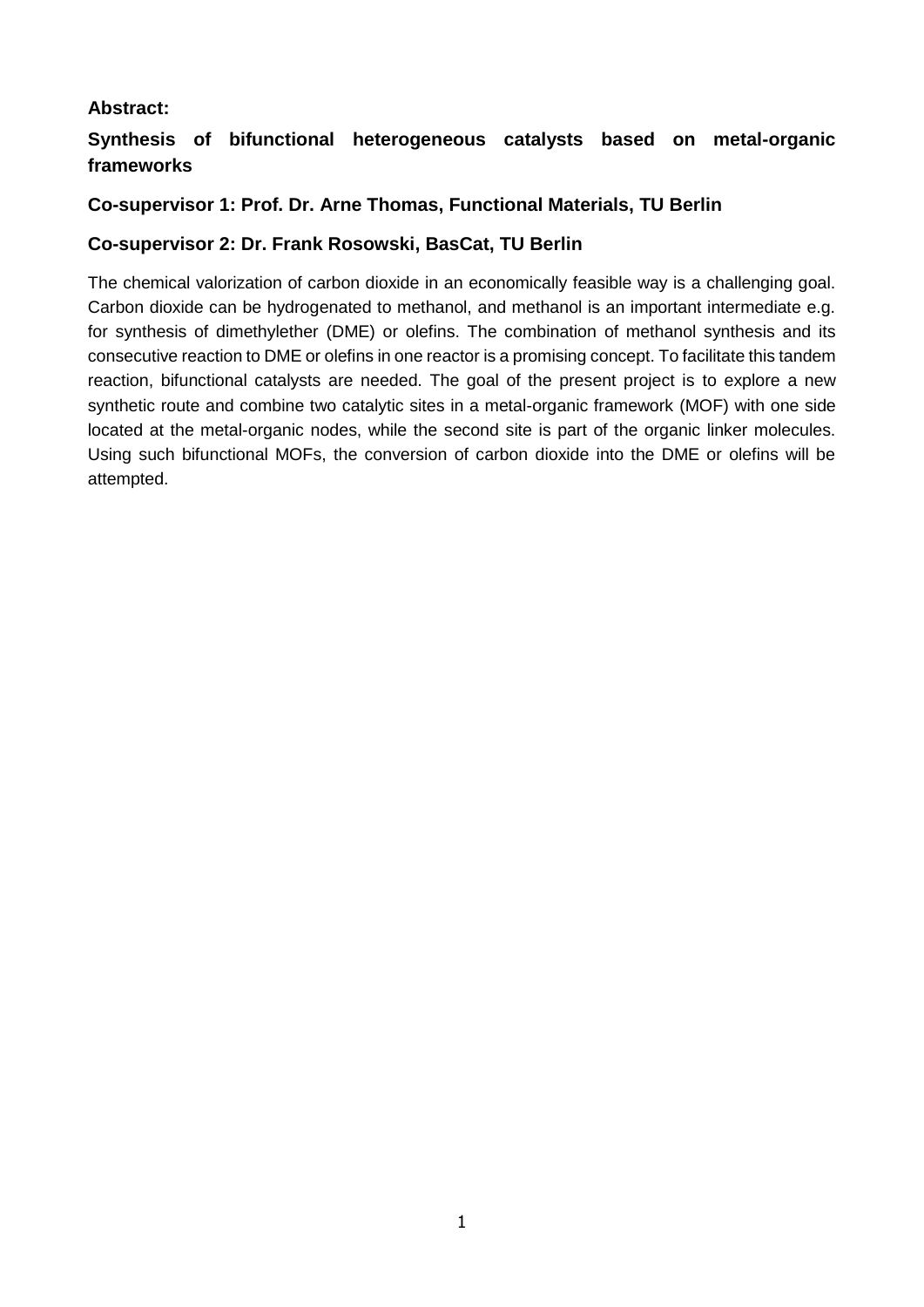## **Extended description version of the project:**

# **Synthesis of bifunctional heterogeneous catalysts based on metal-organic frameworks**

**Co-supervisor 1: Prof. Dr. Arne Thomas, Functional Materials, TU Berlin**

**Co-supervisor 2: Dr. Frank Rosowski, BasCat, TU Berlin**

## **1. Overall goal of the project**

The focus of the proposed work is the synthesis of new materials based on a rational catalysts design concept. The concept aims at combining two catalytic sites that can be tuned individually within one catalyst, with the option to vary the distance between catalytic sites on a molecular level. This will be realized by using metal-organic frameworks (MOFs). The metal nodes within such a MOF can be used as catalytic site, a second site can be incorporated in the organic linker molecules connecting the metal nodes. The use of MOFs as catalysts requires relatively mild reaction conditions, i.e. rather reducing than oxidizing conditions and temperatures below 300°C. Methanol synthesis based on copper catalysts falls into this regime, as well as the reaction of methanol to dimethylether (DME). The coupling of these two reactions is already studied within UniSysCat, and suitable testing facilities are available at BasCat. Thus, methanol synthesis using synthesis gas rich in carbon dioxide coupled with DME synthesis is a suitable test reaction for our catalyst design concept. A very special MOF is a material named NU-1000, in which the nodes consist of  $Z_{r6}O_x$  clusters. These oxidic clusters can be used to support single metal atoms, which allows tuning of the metal site without changing the host structure of the MOF. Therefore, NU-1000 is a suitable starting point for the proposed study.

### **2. State of the art**

The coupling of two reactions within a single reactor can yield increased reaction rates and improved selectivity. Other advantages are related to economic considerations and energy balances. In literature, several examples can be found regarding the combination of two catalysts into one reactor for the formation of DME via methanol from synthesis gas.<sup>[1]</sup> In these examples, a metal (or metal oxide) catalyst is mostly combined with a solid acid zeolite catalyst. However, the catalytic sites in these combinations are separated on a macroscopic, i.e. µm or mm scale, while an example for a tandem catalyst with defined and tunable distances between catalytic sites on an atomic scale is still missing. Such a tandem catalyst could be based on metal organic frameworks (MOFs), with catalytic sites located at the nodes and the linkers, respectively. A suitable starting point for such a task are MOFs, which contain nodes of  $Zr_6O_x$  clusters connected via pyrene-based linkers, e.g. NU-1000.<sup>[2]</sup> The OH groups located at the  $Zr_6O_x$  clusters can be used as anchor site for single metal atoms via Atomic Layer Deposition (ALD),<sup>[3]</sup> with the possibility to mimic catalyst systems active for methanol synthesis, e.g. Cu/ZrO<sub>2</sub>. Modification of the organic linker molecules furthermore allows the introduction of additional catalytic sites.<sup>[4]</sup> ALD is a well-established technique to deposit thin layers on flat substrates, and is industrially applied e.g. for semiconductors. The technique can also be used to modify the surface of particles, e.g. catalysts or catalyst supports. Within the network of UniSysCat, several ALD reactors were designed and build at BasCat.<sup>[5]</sup> These reactors were successfully applied in order to synthesize and modify several catalysts, bulk catalysts as well as supported metal catalysts.<sup>[6,7]</sup>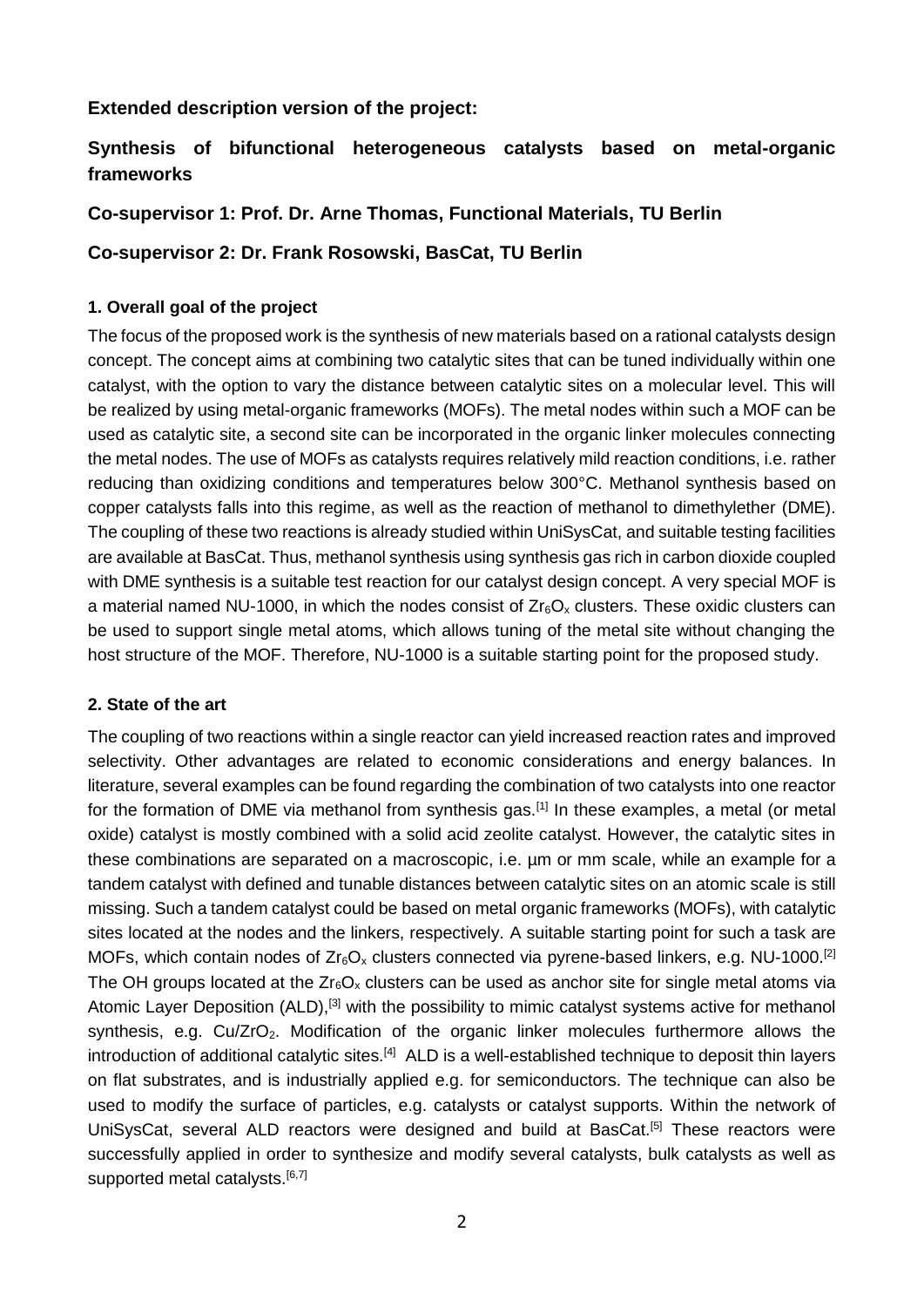#### **3. Specific aims and how they may be reached:**

Within this work, a series of bifunctional MOF-based catalysts will be synthesized, fully characterized and the catalytic performance of selected catalysts will be studied. The aim is to investigate the impact of the distance between catalytic sites on the overall performance of the catalyst.

The starting point will be the synthesis of NU-1000, a MOF that contains oxidic  $Zr_6O_x$  clusters as metal nodes (Fig.1), via a solvothermal reactions of ZrCl<sub>4</sub>, 1,3,6,8-tetrakis(p-benzoic acid)pyrene (H4TBAPy), and benzoic acid in suitable solvents. This will yield single crystals of phase pure NU-1000 and can also be prepared at larger scales.



Figure 1: Synthesis and structural features of the metal organic framework NU-1000 showing the nodes consisting of an octahedral Zr<sub>6</sub> cluster capped by eight μ<sub>3</sub>-OH ligands.

The  $Zr_6(\mu_3\text{-}OH)_8(OH)^8$  nodes can be used as support for single metal atoms, e.g. copper, palladium or platinum, which can be incorporated by ALD (Fig. 2a). Introduction of single metals or small metal nanoparticles can also be achieved using other synthetic methods. The next step will then be to modify the organic linker molecules of the NU-1000 structure to introduce acidic sites suitable for dehydration of methanol to DME (Fig. 2b). Finally, further variation of the linker molecules will allow to vary the distance between the catalytic sites on an atomic scale.

The work plan includes three large work packages: synthesis, characterization, and catalytic studies. Synthesis work includes production of standard NU-1000 following literature reports in quantities of about 10 g per batch. The next step is then the development of procedures to deposit homogeneously metal sites on the  $Zr_6O_x$  nodes. The final step will be the modification of the linker molecules, in order to change the acid strength and distances between catalytic sites.

The characterization will involve single crystal and powder XRD, nitrogen physisorption, XPS, FTIR, spectroscopy (including chemisorption experiments), TPD of CO and NH<sub>3</sub>, and electron microscopy. Experiments will be performed at AK Thomas, BasCat and Fritz-Haber-Institut (ChemiTEM).

Finally, catalytic performance will be tested at BasCat in a fourfold parallel testing set-up suitable for methanol synthesis and Fischer Tropsch chemistry.